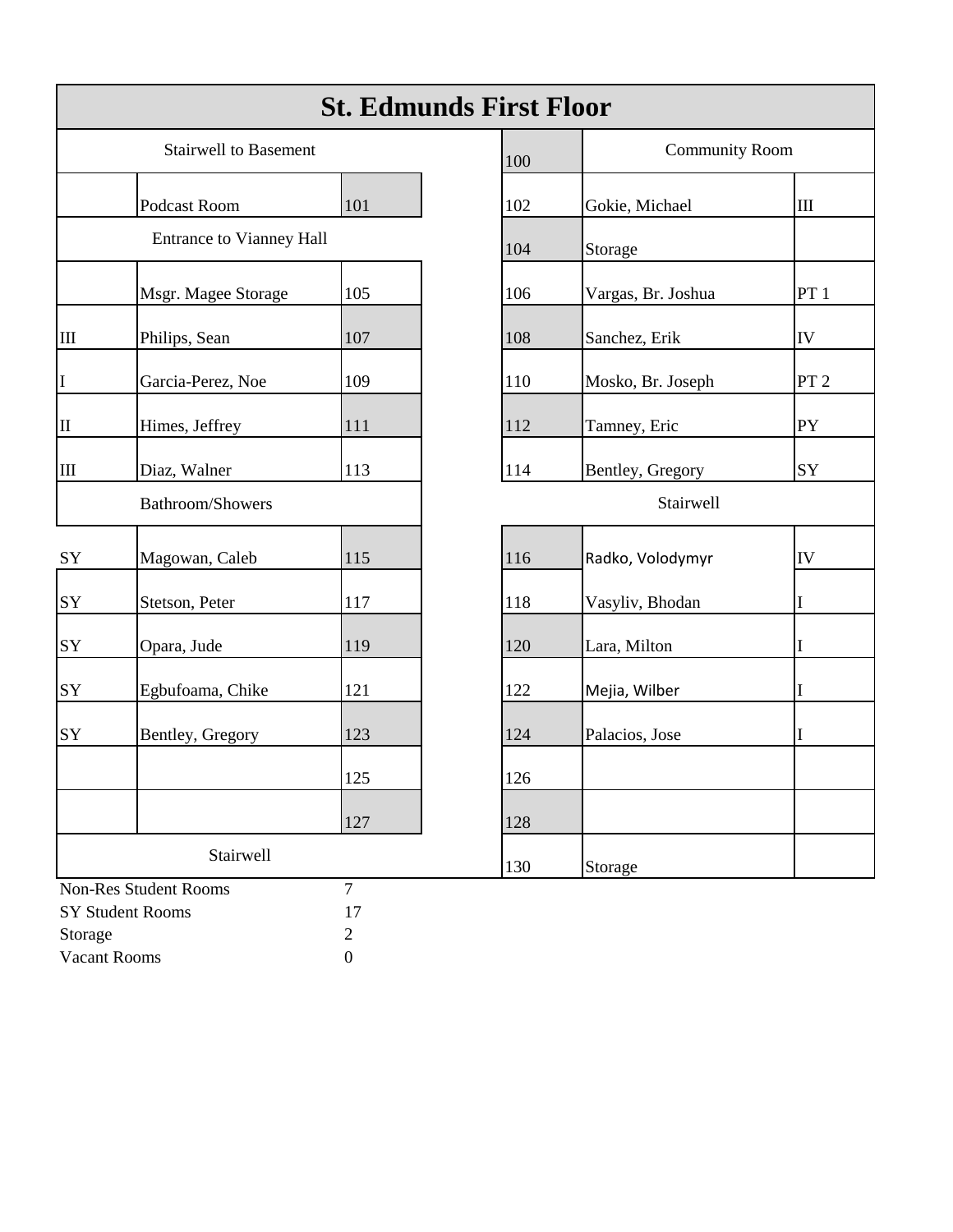|                         |                                 |                  | <b>St. Edmunds Second Floor</b> |                      |                          |  |
|-------------------------|---------------------------------|------------------|---------------------------------|----------------------|--------------------------|--|
|                         |                                 |                  | Resident Priest: Fr. Sperger    |                      |                          |  |
|                         | <b>Entrance to Vianney Hall</b> |                  | 204                             |                      | Storage/Altar Linen Room |  |
|                         | Deacon Practice Chapel          | 207              | 206                             | Msgr. Magee Office   |                          |  |
|                         | Storage                         | 209              | 208                             | Vacant               |                          |  |
|                         | Taberna                         | 211              | 210                             | Vacant-not available |                          |  |
|                         | Vacant                          | 213              | 212                             | Vacant               |                          |  |
| Common Room             |                                 | 215              | 214                             | Nguyen, Peter        | PT I                     |  |
| <b>Bathroom/Showers</b> |                                 |                  | Stairwell                       |                      |                          |  |
|                         | Storage                         | 217              | 216                             | Hoyer, Reece         | PT I                     |  |
| PT I                    | Donahue, Joseph                 | 219              | 218                             | Trinh, Justin        | PT I                     |  |
|                         | Not available                   | 221              | 220                             | Ngo, James           | PT I                     |  |
| PT I                    | Thompson, Christian             | 223              | 222                             | Dugan, Samuel        | PT I                     |  |
| PT I                    | Cross, Alex                     | 225              | 224                             | Blehl, Allen         | PT I                     |  |
| PT I                    | Civitella, Dominic              | 227              | 226                             | Capelli, Charles     | PT I                     |  |
| PT I                    | Foeckler, Peter                 | 229              | 228                             | Davis, Tyle          | PT I                     |  |
| Stairwell               |                                 |                  | 230                             | Storage              |                          |  |
|                         | <b>Resident Student Rooms</b>   | 13               |                                 |                      |                          |  |
|                         | <b>SY Student Rooms</b>         | $\boldsymbol{0}$ |                                 |                      |                          |  |
| <b>Guest Rooms</b>      |                                 | $\overline{0}$   |                                 |                      |                          |  |
| Vacant Rooms            |                                 |                  |                                 |                      |                          |  |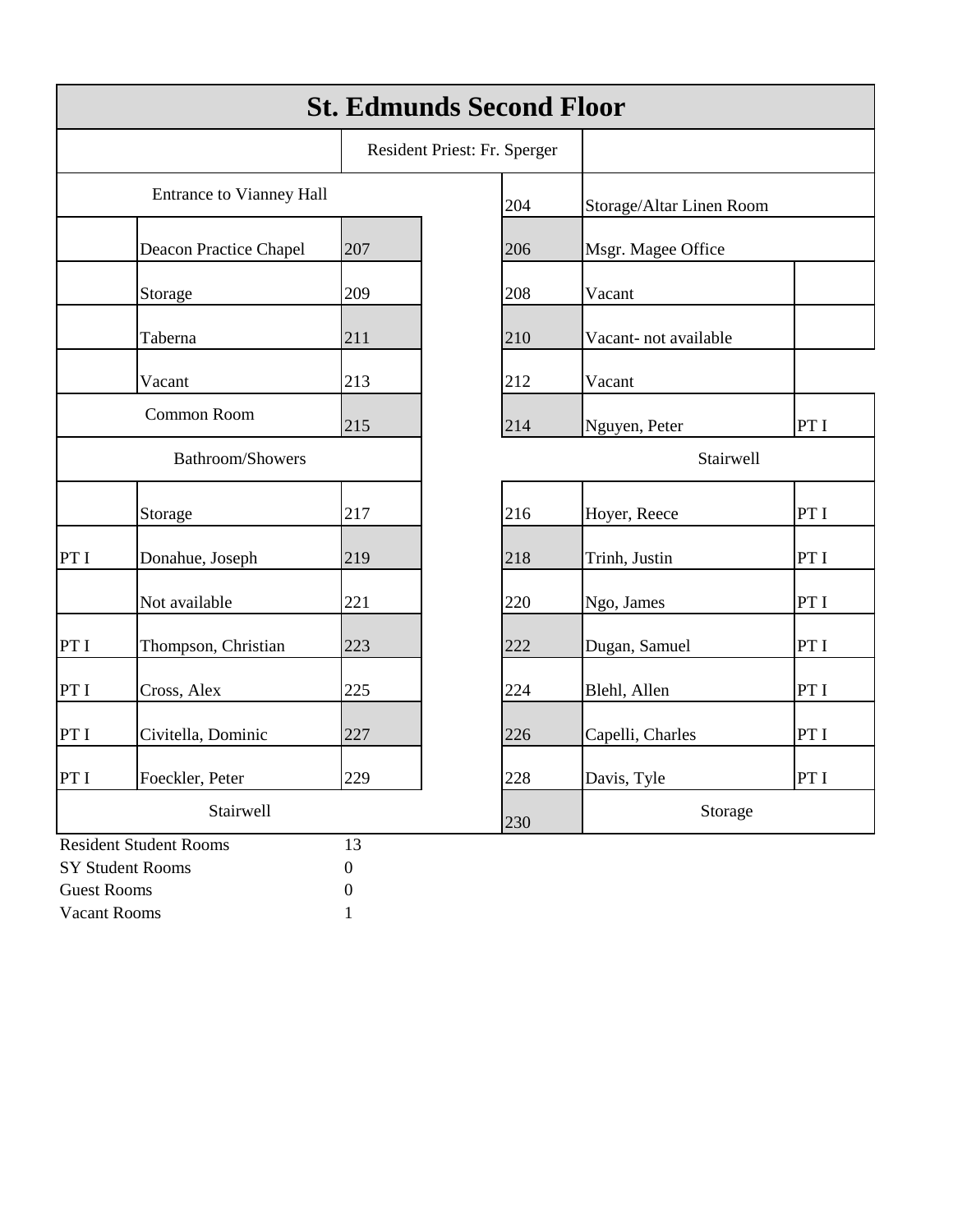|                                  |                                 |            | <b>Vianney Hall Second Floor</b> |                                   |                                  |
|----------------------------------|---------------------------------|------------|----------------------------------|-----------------------------------|----------------------------------|
|                                  | Stairwell                       |            |                                  |                                   |                                  |
| IV                               | Maas, Philip                    | 216        | 217                              | Resident Priest Room: Msgr. Magee |                                  |
| IV<br>I                          | Cavara, Kenneth<br>Kelly, Kevin | 215<br>214 | 218                              | Storage                           |                                  |
| I                                | Zehner, Brendan                 | 213        | 219                              | Common Room                       |                                  |
| II                               | Okpara, John                    | 212        | 220                              | St. Denis, Andrew                 | PT II                            |
| IV                               | Sparrow, Tyler                  | 211        | 221                              | Pujol, Christopher                | $\mathop{\mathrm{III}}\nolimits$ |
| II                               | Brown, Alex                     | 210        | 222                              | McIlheran, Samuel                 | L                                |
| IV                               | Lynch, Aaron                    | 209        | 223                              | Cheung, Philip                    | T                                |
| I                                | Omeke, Kenneth                  | 208        | 224                              | Meinert, Thomas                   | $\rm III$                        |
| $\mathop{\mathrm{III}}\nolimits$ | Saint Louis, Roneld             | 207        | 225                              | Albanese, Anthony                 | $\mathbf H$                      |
| I                                | Tanguay, Drew                   | 206        | 226                              | Kraft, Randy                      | $\mathop{\mathrm{II}}\nolimits$  |
| I                                | Brelenski, Nikolai              | 205        | 227                              | Flanigan, Shane                   | $\rm _{II}$                      |
| I                                | Bucheit, Joseph                 | 204        | 228                              | Chi, Sang Woo                     | Ш                                |
| II                               | Joseph, James                   | 203        | 229                              | Meinders, Brian                   |                                  |
| I                                | Slusarick, David                | 202        | 230                              | Hunt, Fr. Mark                    | Faculty                          |
| I                                | Ekeagwu, Bernard<br>Stairwell   | 201        | 231                              | Olson, Fr. James<br>Elevator      | Faculty                          |
|                                  | <b>Student Rooms Used</b>       | 26         |                                  |                                   |                                  |

Faculty Rooms 2 Guest Rooms 0 Vacant Rooms 0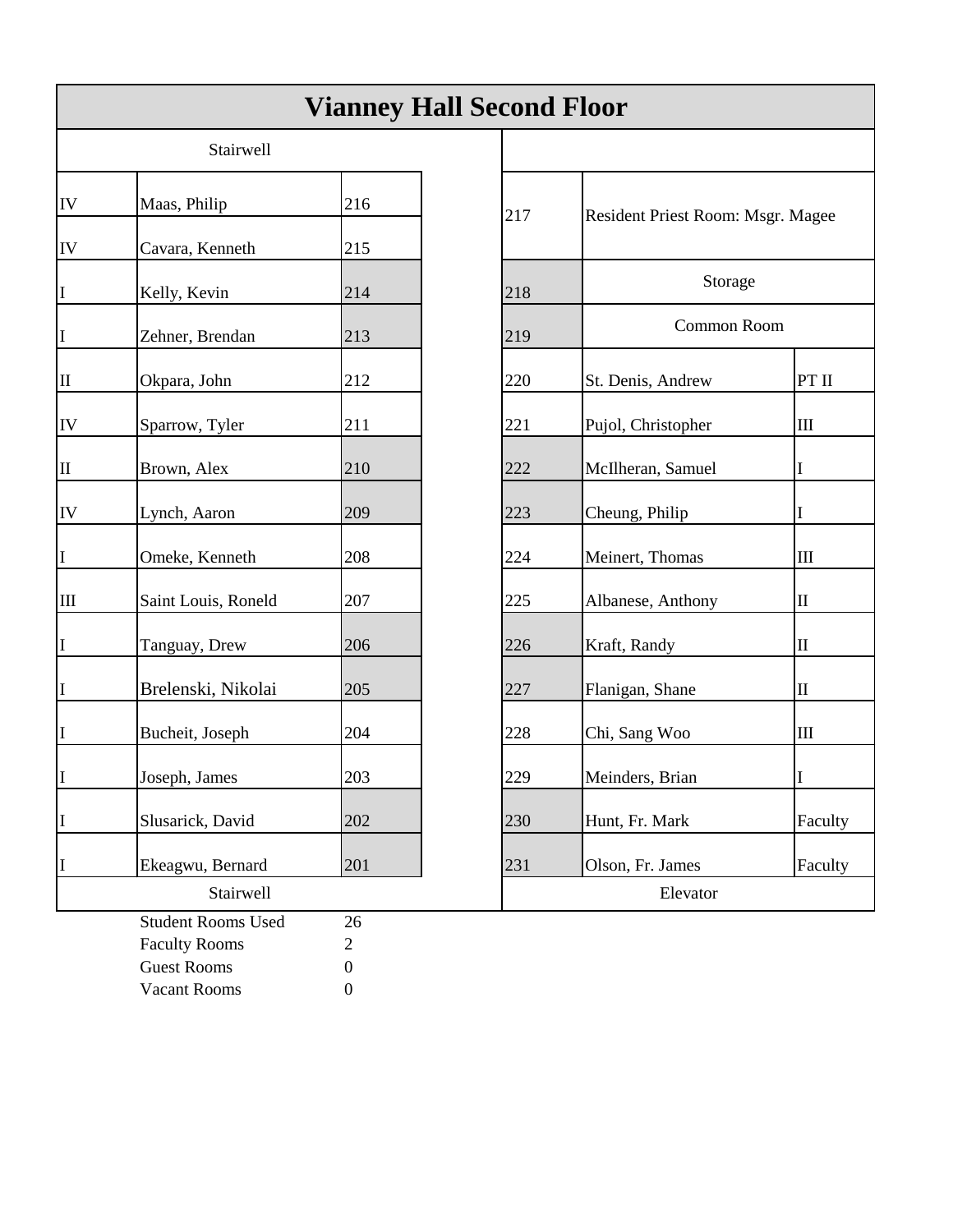|                                              |                                                                 | <b>Vianney Hall Third Floor</b>          |     |                                  |                  |
|----------------------------------------------|-----------------------------------------------------------------|------------------------------------------|-----|----------------------------------|------------------|
|                                              | Stairwell                                                       |                                          |     |                                  |                  |
| II                                           | Miller, Gregory                                                 | 316                                      | 317 | Resident Priest Room: Fr. Mackle |                  |
| I<br>${\rm IV}$                              | McGallagher, Max<br>Tobin, Mark                                 | 315<br>314                               | 318 | Storage                          |                  |
| I                                            | Carreno, Emmanuel                                               | 313                                      | 319 | Common Room                      |                  |
| IV                                           | Balacillo, RJ                                                   | 312                                      | 320 | Mrong, Prodip                    | IV               |
| $\bf{I}$                                     | Bui, Joseph                                                     | 311                                      | 321 | Vass, Marlon                     | $\rm III$        |
| COL 1                                        | Young, Julian                                                   | 310                                      | 322 | Le, Phong                        | $\mathbf H$      |
| II                                           | Ramirez, Miguel                                                 | 309                                      | 323 | DeCamp, Derick                   | $\mathbf H$      |
| $\rm III$                                    | Lane, Andrew                                                    | 308                                      | 324 | Massaro, Christopher             | $\rm III$        |
| $\rm III$                                    | Graebe, Henry                                                   | 307                                      | 325 | Auletta, Andrew                  | $\rm III$        |
| $\rm III$                                    | Perera, Ranjuna                                                 | 306                                      | 326 | Rienzo, Bobby                    | I                |
| $\rm III$                                    | DeSimone, Augustus                                              | 305                                      | 327 | Engo, Daniel                     | COL <sub>3</sub> |
| $\mathop{\mathrm{III}}$                      | Nguyen, Ryan                                                    | 304                                      | 328 | Eidle, Keaton                    | I                |
| $\mathbb{I}$                                 | Pathang, Nobel                                                  | 303                                      | 329 | Scheidel, Aaron                  | $\rm I$          |
| 302<br><b>Guest Room</b><br>301<br>Stairwell |                                                                 |                                          | 330 | <b>Guest Room</b>                |                  |
|                                              |                                                                 |                                          | 331 | Elevator                         |                  |
|                                              | <b>Student Rooms Used</b><br><b>Guest Rooms</b><br>Vacant Rooms | 24<br>$\overline{2}$<br>$\boldsymbol{0}$ |     |                                  |                  |